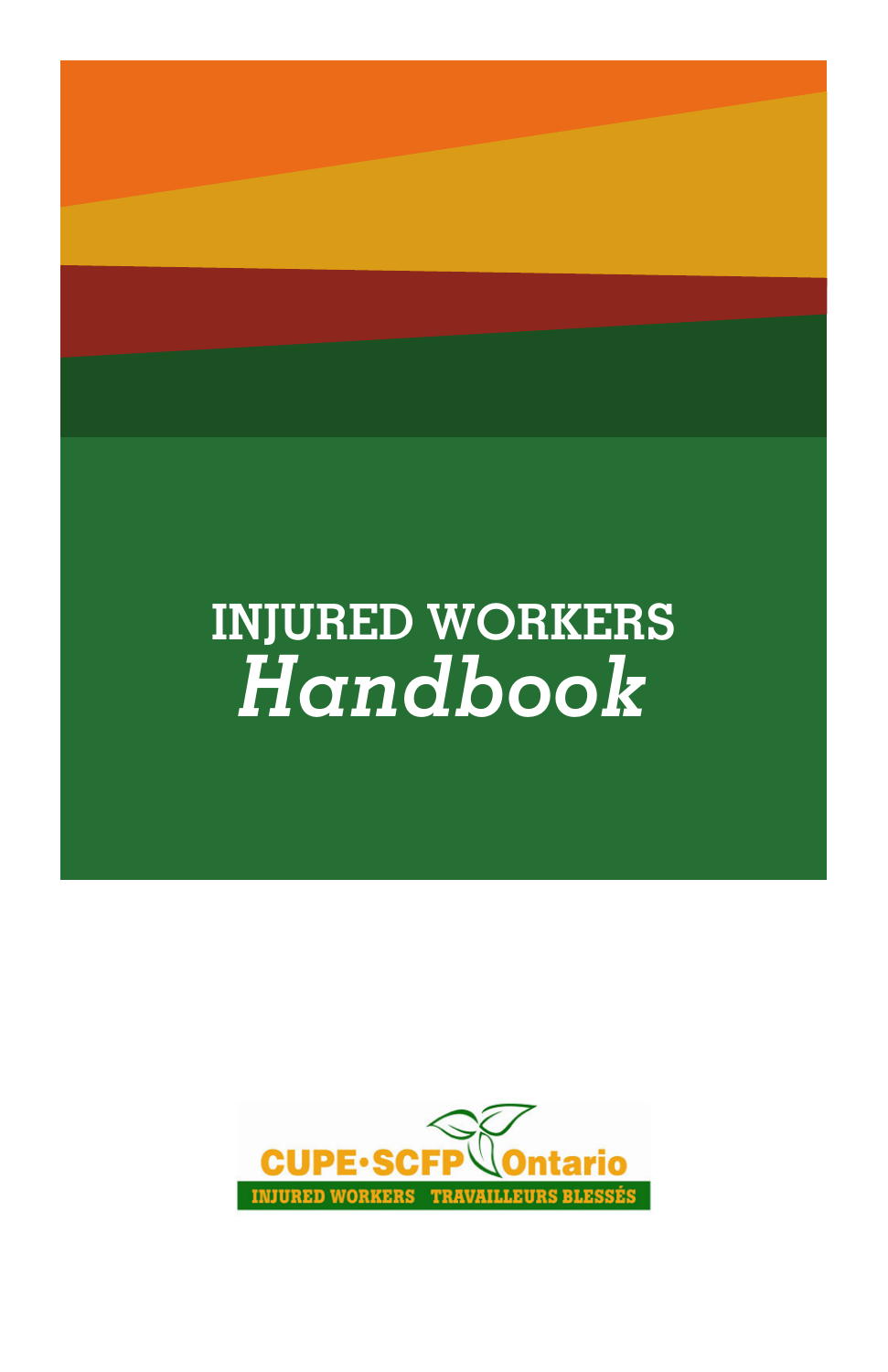### *Personal information*

Name:

WSIB adjudicator:

Contact information:

Union contact:

Contact information:

Claims numbers: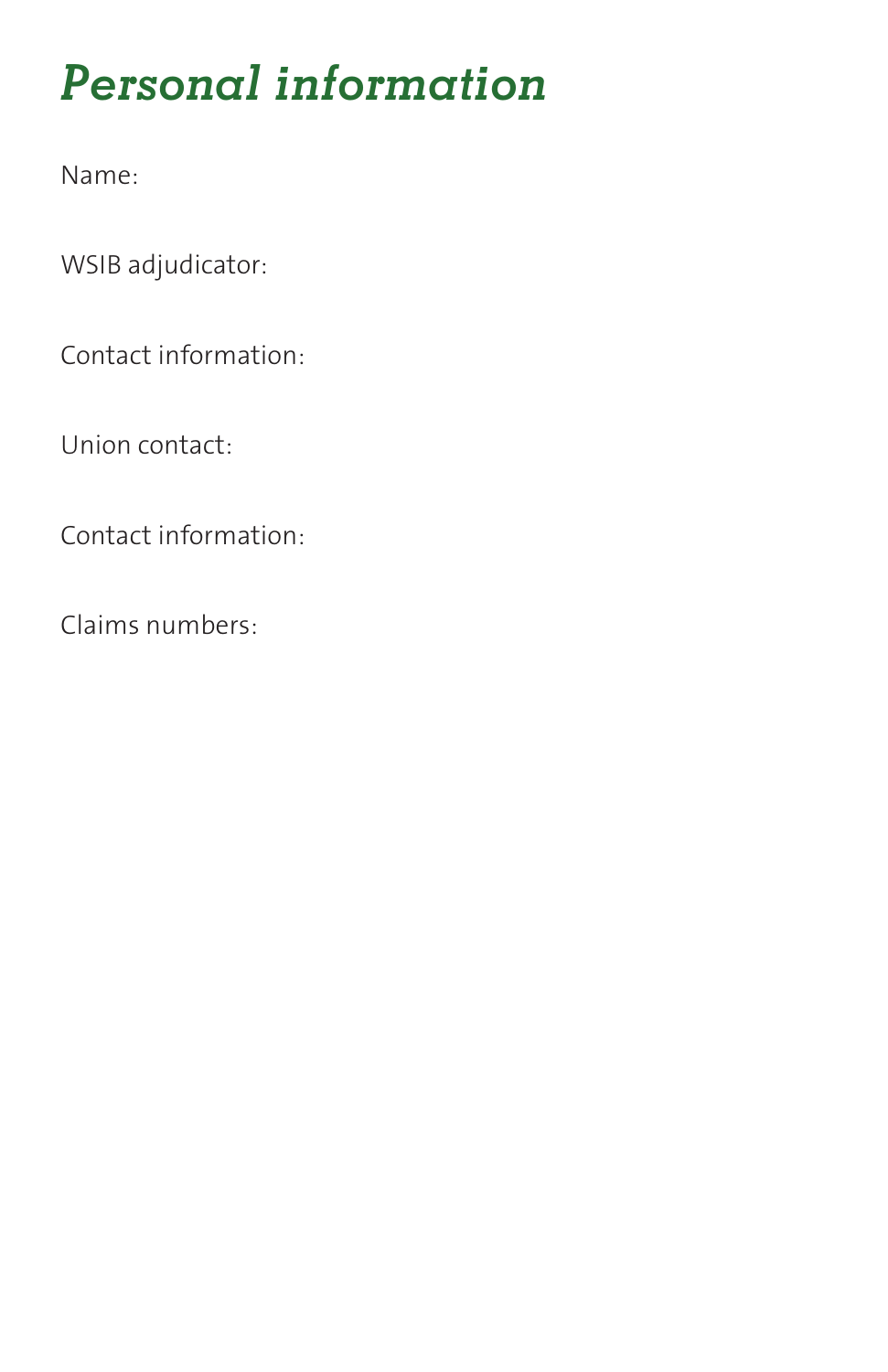

**CUPE Ontario Injured Workers Advocacy Committee recognizes the need to assist CUPE members in matters relating to WSIB. This includes all concerns from the initial filing of a claim to an Early and Safe Return to Work.** 

The purpose of this handbook is to:

- Acquaint workers with their rights and the employers' obligations under the Workplace Safety and Insurance Act.
- Provide a guide to the WSIB claim process including the proper procedures and how to obtain appropriate benefits.

We sincerely hope the need never arises, but should you require assistance with a workplace injury or disease, please contact your local Union Office.

In solidarity,

#### **CUPE Ontario's Injured Workers Advocacy Committee**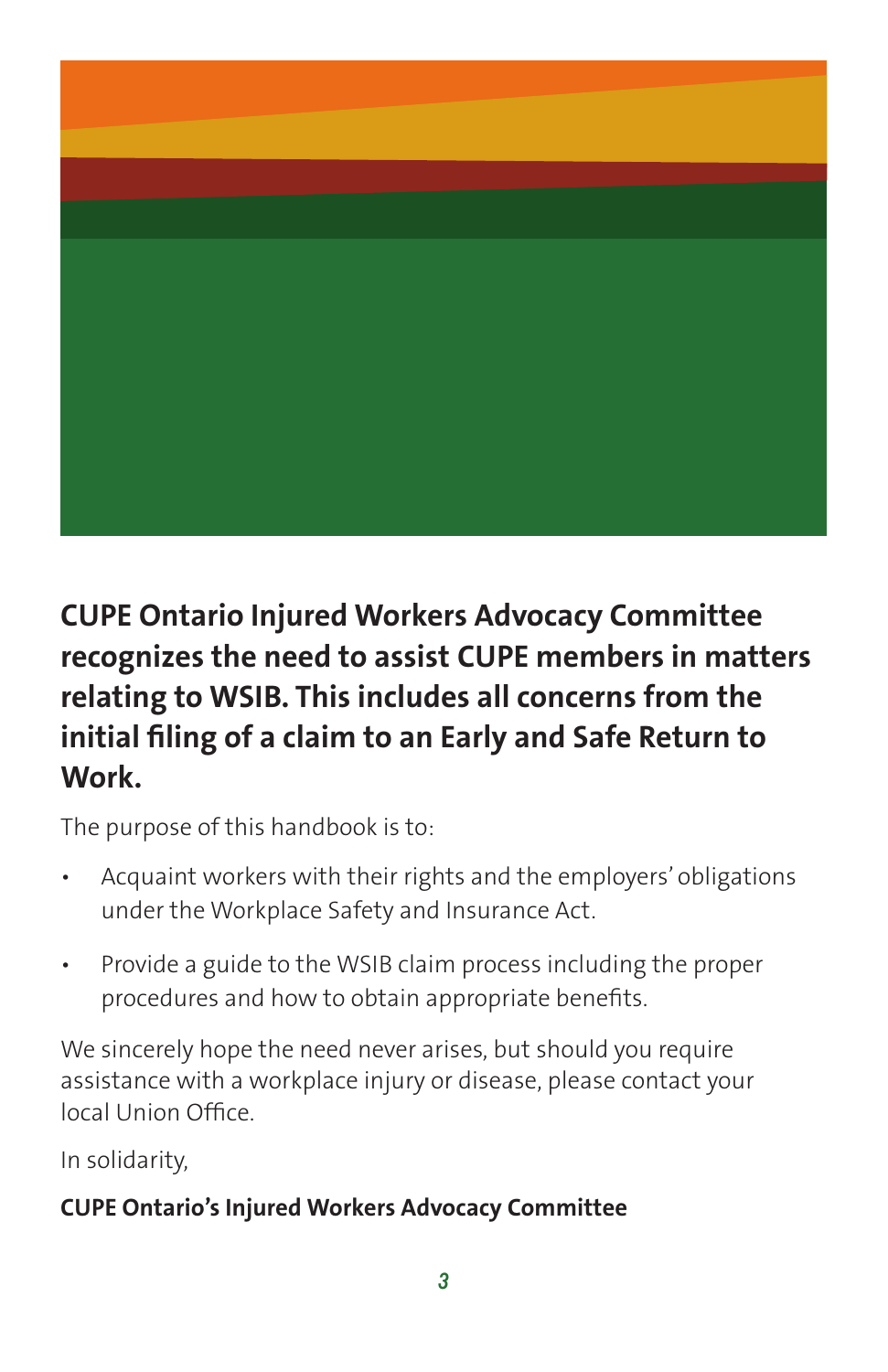## **Table of Contents**

|  | Workplace Safety and Insurance Appeals Tribunal (WSIAT) 13 |  |
|--|------------------------------------------------------------|--|
|  |                                                            |  |
|  | Under what circumstances will WSIB reduce my benefits? 13  |  |
|  |                                                            |  |
|  | What medical information do I need to provide to the       |  |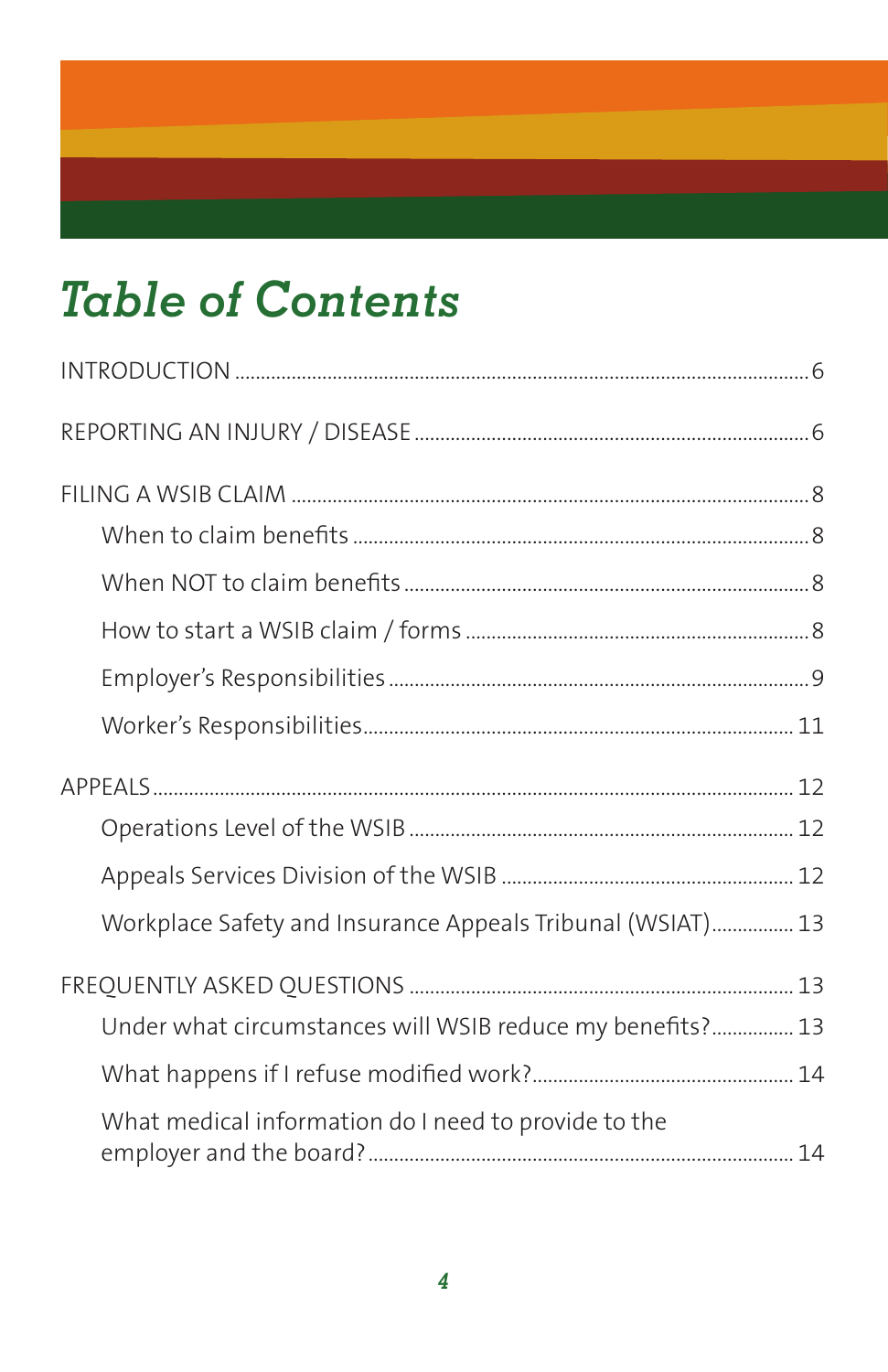| What do I do if I cannot return to my pre-injury job,<br>but am capable of doing some other kind of work? 14       |  |
|--------------------------------------------------------------------------------------------------------------------|--|
| Am I able to utilize my sick time while waiting for                                                                |  |
|                                                                                                                    |  |
|                                                                                                                    |  |
| What if I am experiencing pain or discomfort and / or am<br>unable to complete my shift while on modified work? 15 |  |
| What is the difference between a short term earnings and                                                           |  |
| What if you have more than one employer when you                                                                   |  |
| GLOSSARY OF TERMS AND ACRONYMS USED IN WSIB FILES 17                                                               |  |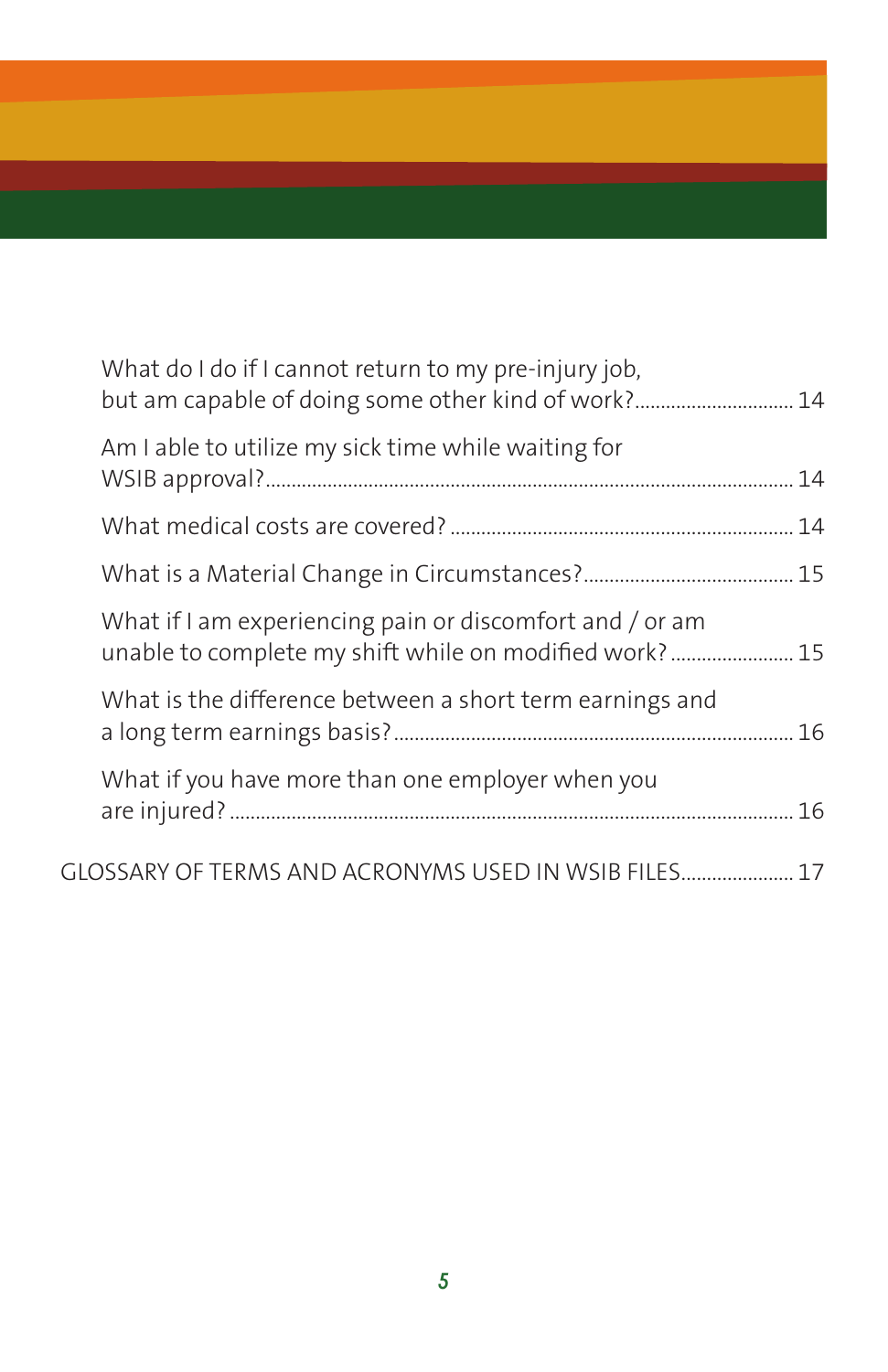### *Introduction*

The Workplace Safety and Insurance Board (WSIB) will sometimes be referred as "The Board" in this handbook.

A claim must be filed within six months of an accident.

- For gradual onset injuries, the six month deadline begins from the date the worker reports the injury as work-related.
- In the case of an occupational disease, the claim must be filed within six months of the worker learning of the disease.

(Operational Policy. #15-01-03)

# *Reporting an injury/disease*

- **1) Report all incidents immediately to your employer and your union.**
	- File an incident report and include:
		- All areas of the body involved (If you're not sure, include it.)
		- Where it occurred
		- When it occurred
		- What caused the injury (be specific)
		- Who were the witnesses (give full names)

It is important to be consistent in reporting as you may have to report your incident / injury many different times. E.g. Employee Incident Report, Form 6, health care provider, claims adjudicator at the Board, manager / supervisor in the workplace.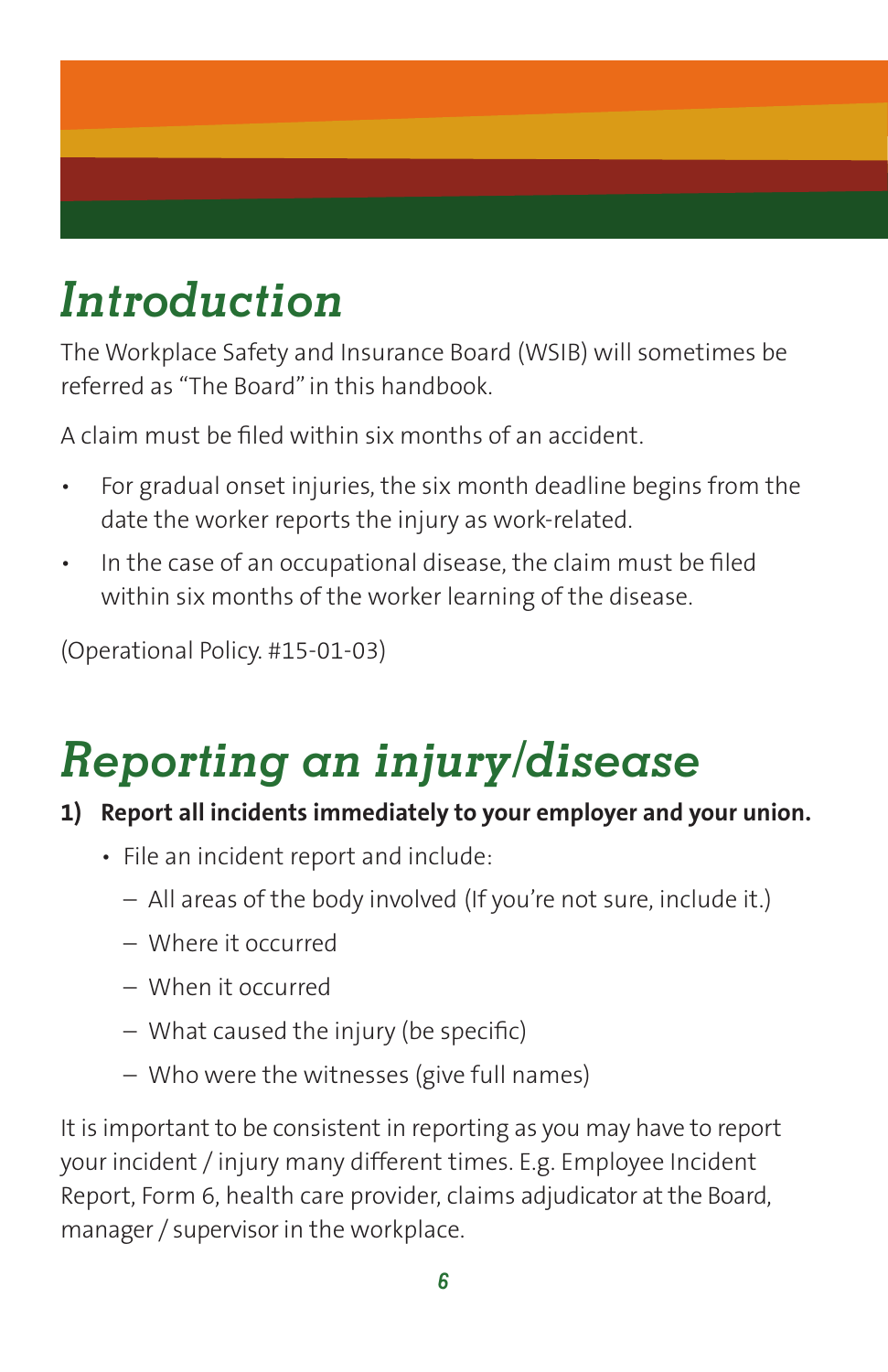#### **2) Seek immediate healthcare. Be sure to tell the health care provider that the injury occurred at work.**

- The employer is responsible for transportation arrangements and payment if required.
- Take a medical form with you. The employer pays for the cost of the medical form, if they have requested it.
- Be sure to provide the doctor with full details on how the accident happened. Make sure they examine each body part that was hurt and make a note of it.

#### **3) Be verbal about the pain you feel.**

- Tell co-workers, management and your health care provider.
- Some injuries may not seem serious initially but if you have problems later, continuity of complaint may help you substantiate your claim.
- **4) Track all correspondence.**
- **5) Keep copies of all documentation pertaining to the claim including forms and doctor's notes.**
- **6) Stay calm when you communicate with the WSIB.** Getting angry will not benefit you. If you feel that you are being dealt with unfairly you can ask to speak with a manager.
	- The WSIB documents all communications including phone calls.
	- When speaking with the Board, keep notes of what was said including the time and date.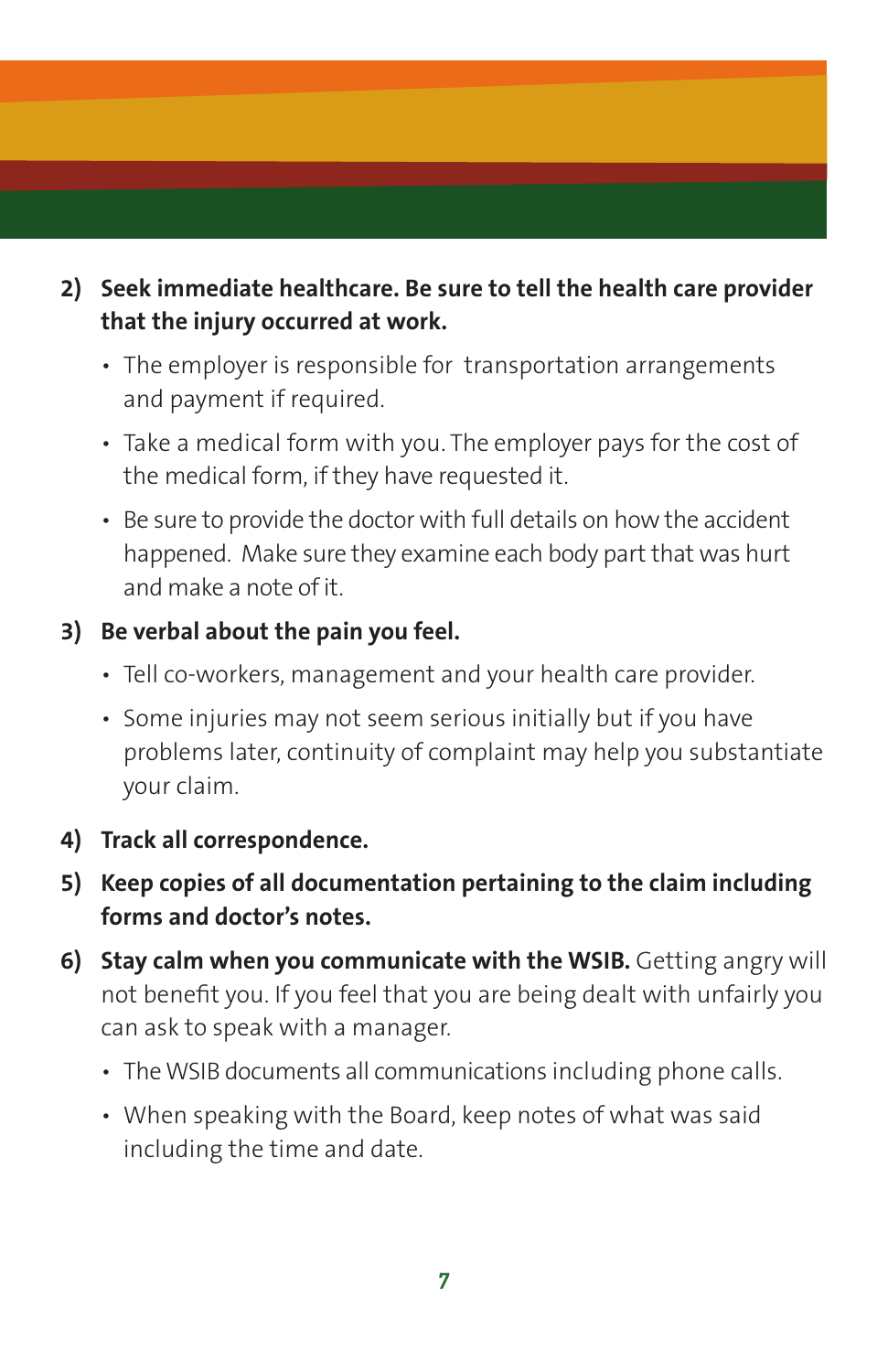# *Filing a WSIB claim*

### **When to claim benefits**

If ANY of these statements are true, make a claim:

- Received medical attention and / or lost time or wages from work beyond the day of injury
- Had to do different work for more than 7 days due to the injury, at regular or reduced wages (the employer must report immediately if the worker still needs different work after 7 days)
- Continued to work, but on a reduced work schedule, at regular or reduced wages.

### **When NOT to claim benefits**

If ALL of these statements are true, do NOT make a claim:

- Only first aid treatment was required
- You did not take any time off work
- Your pay was not affected
- Your job duties did not change as a result of the injury.

### **How to start a WSIB claim / forms**

There are **3 ways** to start a WSIB claim. Submitting any of these forms will trigger the opening of a WSIB claim. All must be submitted.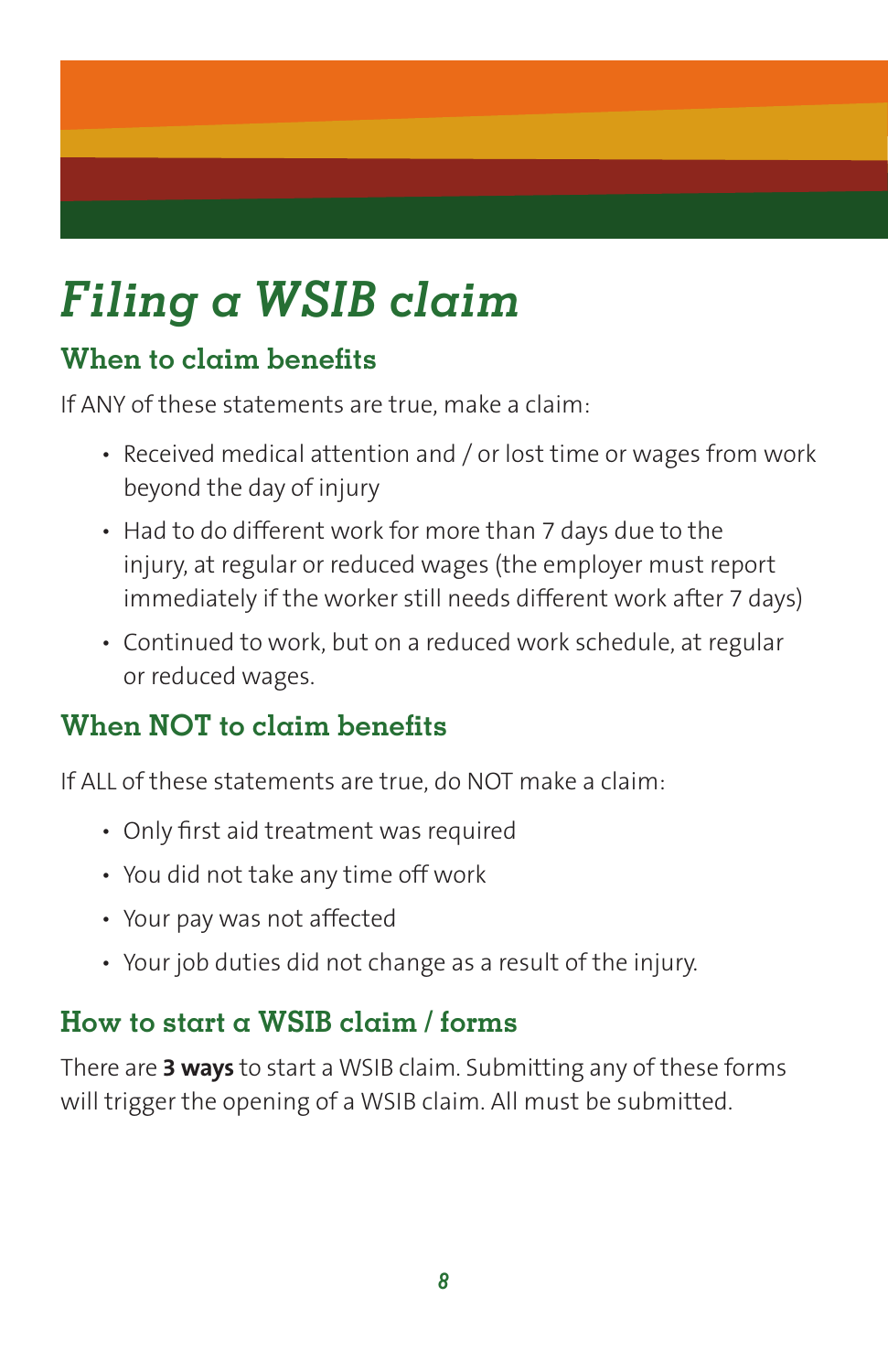| 1. Form 7   | <b>Employer's</b><br><b>Report of Injury /</b><br><b>Disease</b> | Employer MUST give copy to<br>worker                                                                               |
|-------------|------------------------------------------------------------------|--------------------------------------------------------------------------------------------------------------------|
| $2.$ Form 6 | <b>Worker's</b><br><b>Report of Injury /</b><br><b>Disease</b>   | Worker MUST give copy to<br>employer                                                                               |
| 3. Form 8   | <b>Health Care</b><br><b>Provider's first</b><br>report          | When you tell your doctor<br>that the injury occurred<br>at work, they will file this<br>form and give you a copy. |

NOTE: Forms are available and explained online at **http://www.wsib.on.ca/**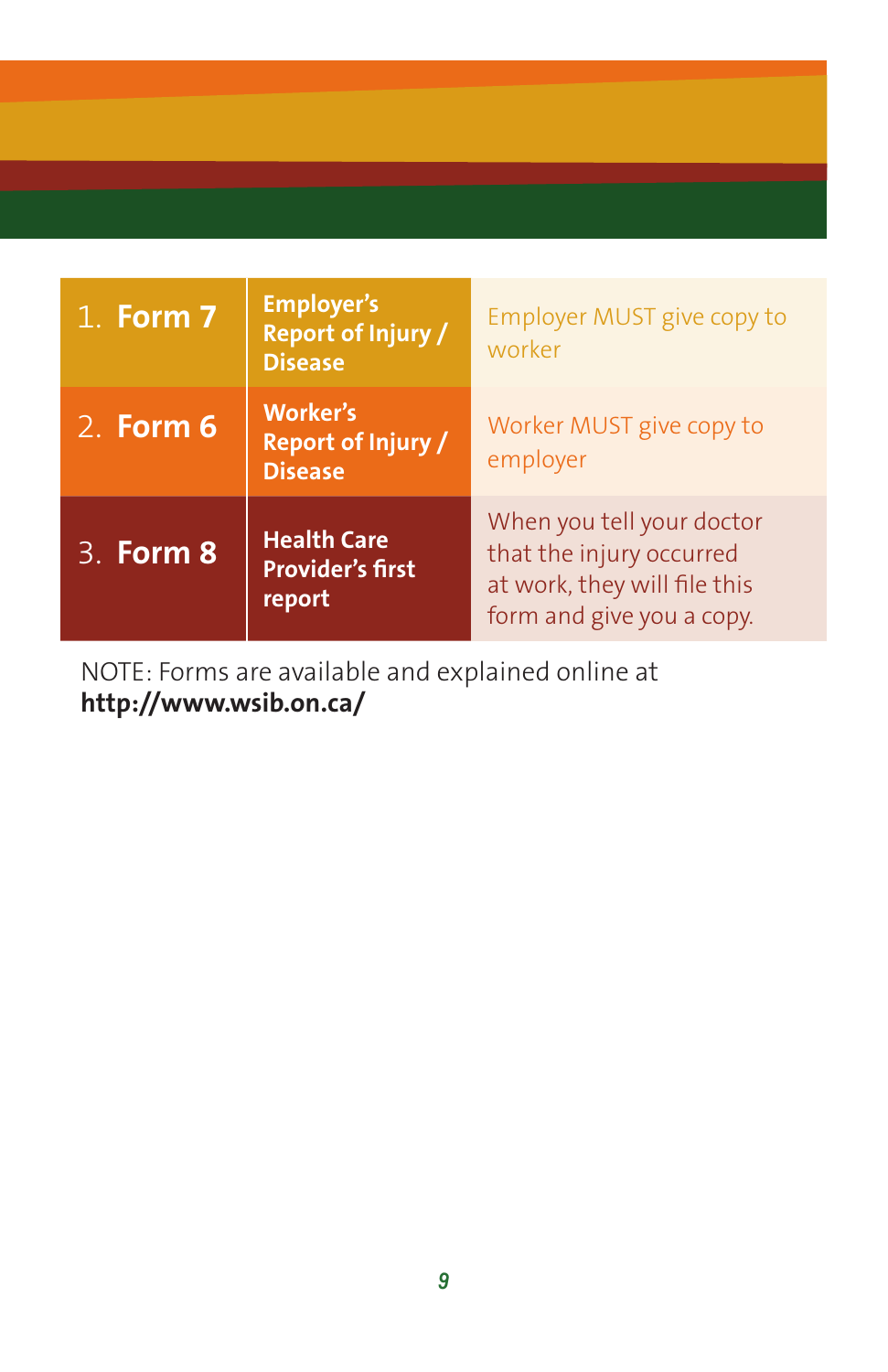# **Employer's Responsibilities**

### **The employer must:**

- Make sure first aid is given immediately.
- Provide immediate transportation to a hospital, doctor's office, or home if necessary.
- Give the worker a medical form if worker needs more than first aid.
- Give the worker a Functional Abilities Form if they require one.
- Submit a Form 7, within 3 calendar days from when they first learn of the injury /disease or find out that a worker has a work-related injury or occupational disease that causes a worker to:
	- Be absent from regular work
	- Earn less than regular pay for regular work (e.g. part-time hours)
	- Require modified work at less than regular pay
	- Require modified work at regular pay for more than seven calendar days following the date of accident / incident
	- Need health care that is more than minor first aid
	- If eyeglasses, dentures, and / or artificial appliances were damaged as a result of work related injuries.
- Give a copy of the completed Form 7 to the injured worker.
- Pay full wages and benefits for the shift on which the injury occurred.
- Co-operate in the worker's, Early and Safe Return to Work.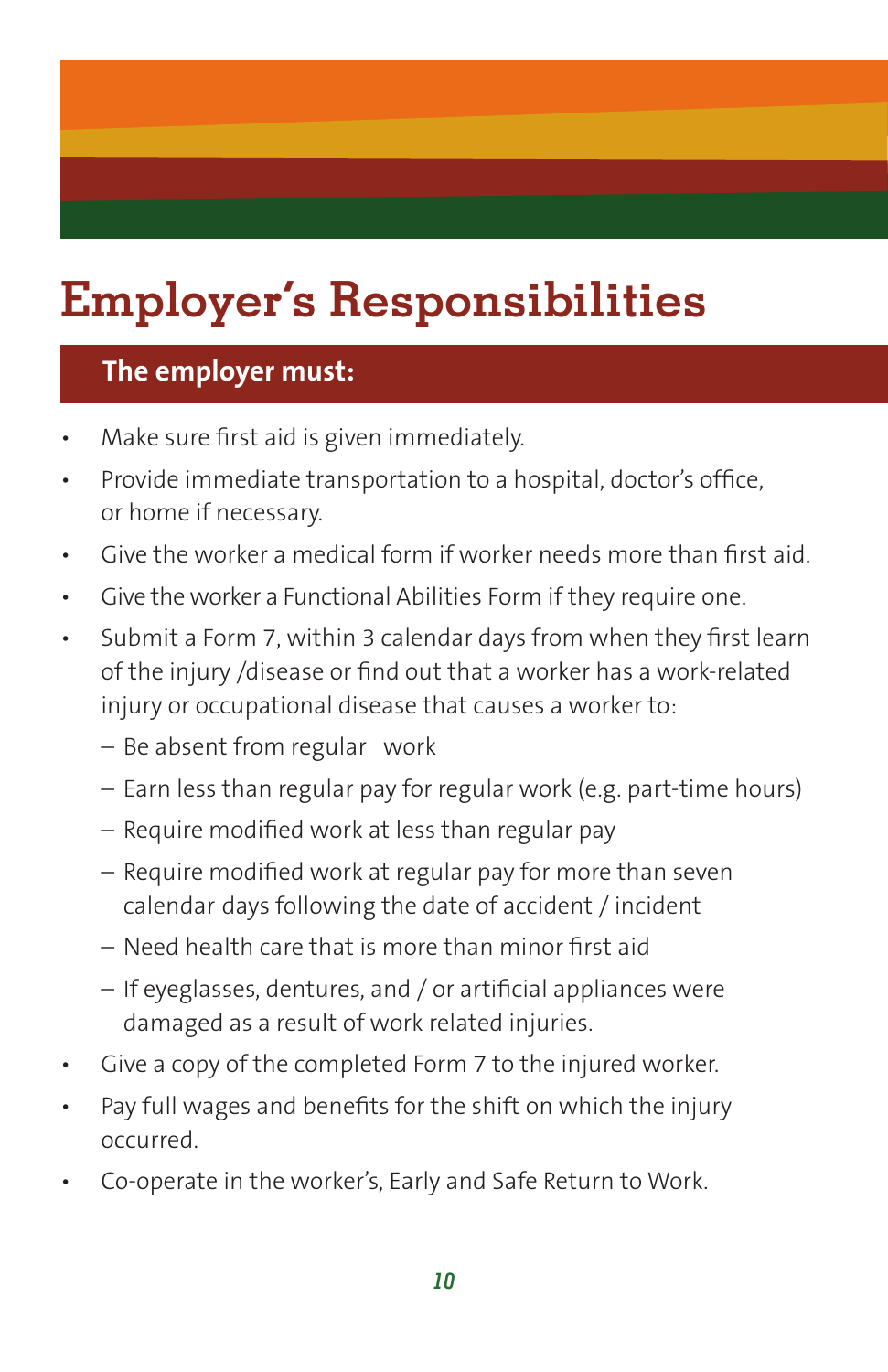### **Worker's Responsibilities**

- Get first aid immediately.
- Inform the employer of any injury or possible onset of a workrelated disease / condition.
- We advise that you also inform your union of any injury or possible onset of a work-related disease / condition.
- Seek medical attention.
- Submit Form 6 to the WSIB and give a copy to the employer.
- If the Board sends you a Form 8 (because they have not yet received one from the doctor) have them fill it out and they will send it to the Board.
- Do not change health professionals without permission from WSIB.
- Co-operate in healthcare treatment.
- Co-operate in Early and Safe Return to Work.
- Complete and return all WSIB forms promptly.
- Report to the Board any changes in income, return to work status, or any medical condition.
- Keep copies of all documents and communications.
- Stay in contact with your employer while you recover:
	- Talk with your employer about ways to return to work quickly and safely, including doing different work from your regular job, or working shorter hours.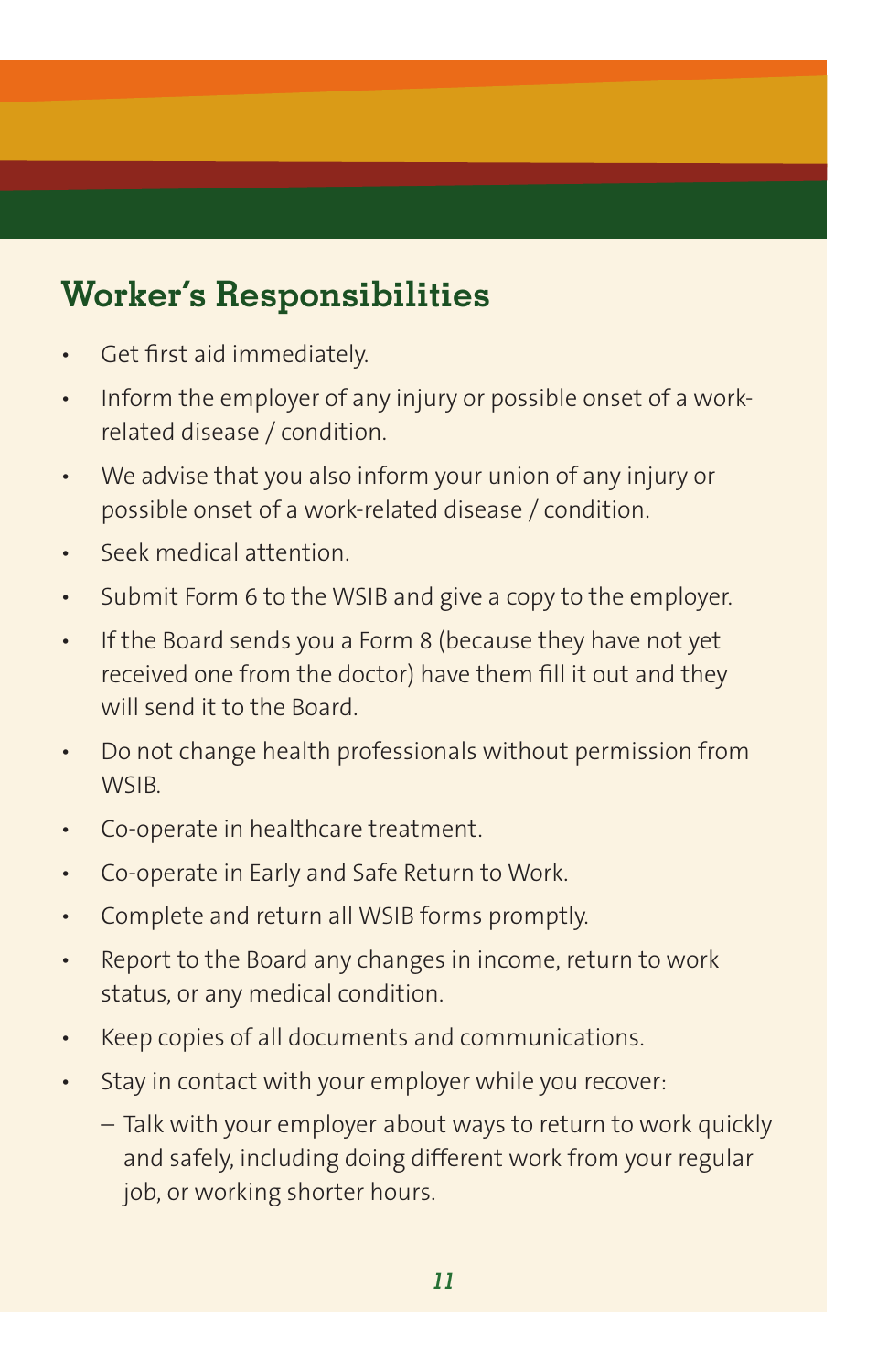# *Appeals*

Both employers and workers can appeal WSIB decisions.

### **Operations Level of the WSIB**

- The WSIB Eligibility Adjudicator makes a decision on your claim.
- If they do not allow entitlement, they will send a decision letter explaining their reasons for denying your claim.
- The decision letter will also tell you what the time limit is to notify them that you want to appeal. This is usually 6 months from the date of the decision letter. In Return to Work and Job Suitability claims, the deadline may be only 30 days.
- To notify the WSIB that you will be appealing a decision, submit an Intent to Object form which can be found on their site at **www.wsib.on.ca**.

**NOTE:** Submit an Intent to Object (ITO) for every decision you disagree with.

- Consult with your union local's Compensation / Pension Officer.
- Based on the reasons for denial given in the WSIB decision letter, you may gather new evidence and submit it back to the WSIB Eligibility Adjudicator asking them to reconsider their decision.
- If the Eligibility Adjudicator again denies your claim, file a new ITO.

### **Appeals Services Division of the WSIB**

After the reconsideration process has been exhausted at the Operations level, the claim can be referred to the Appeals Services Division of the WSIB.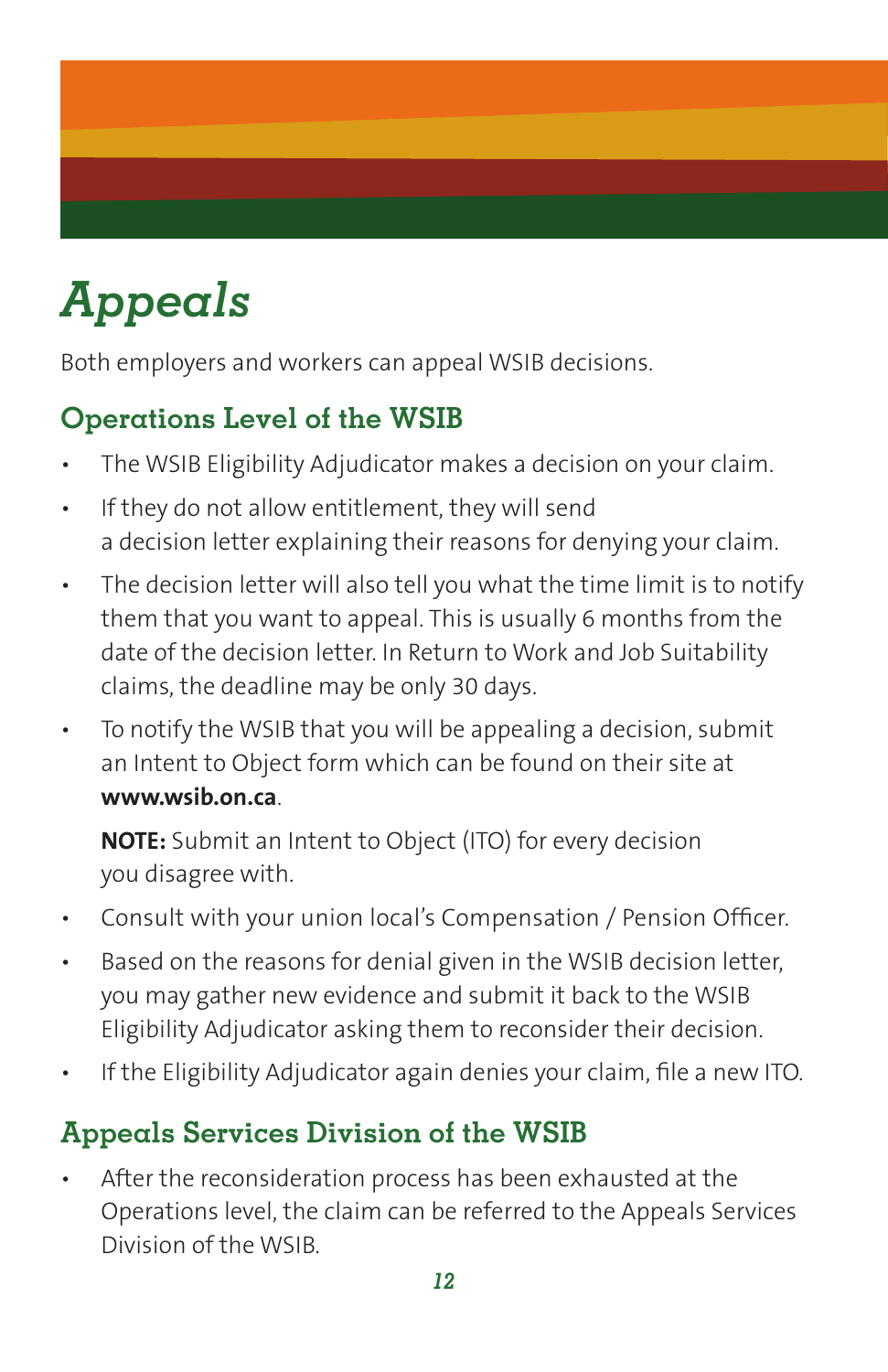• On the basis of a written submission or an oral hearing, the Appeals Resolution Officer (ARO) will decide your case and issue a written decision.

#### **Workplace Safety and Insurance Appeals Tribunal (WSIAT)**

- If the Appeals Resolution Officer's decision is negative, you can appeal again to the WSIAT by sending a Notice of Appeal.
- There is a 6 month time limit from the date of the ARO decision in which to do this.
- The Tribunal's decision is final, subject only to reconsideration for judicial review.

# *Frequently asked questions*

#### **Under what circumstances will WSIB reduce my benefits?**

The WSIB will reduce your benefits by 50% of the total temporary benefits if:

- You do not co-operate in medical rehabilitation, Early and Safe Return to Work or a Labour Market Re-entry plan.
- WSIB feels that you should be looking for work and you are not looking.
- After notifying the worker of the obligation(s) to co-operate and you do not have a legitimate reason for not co-operating.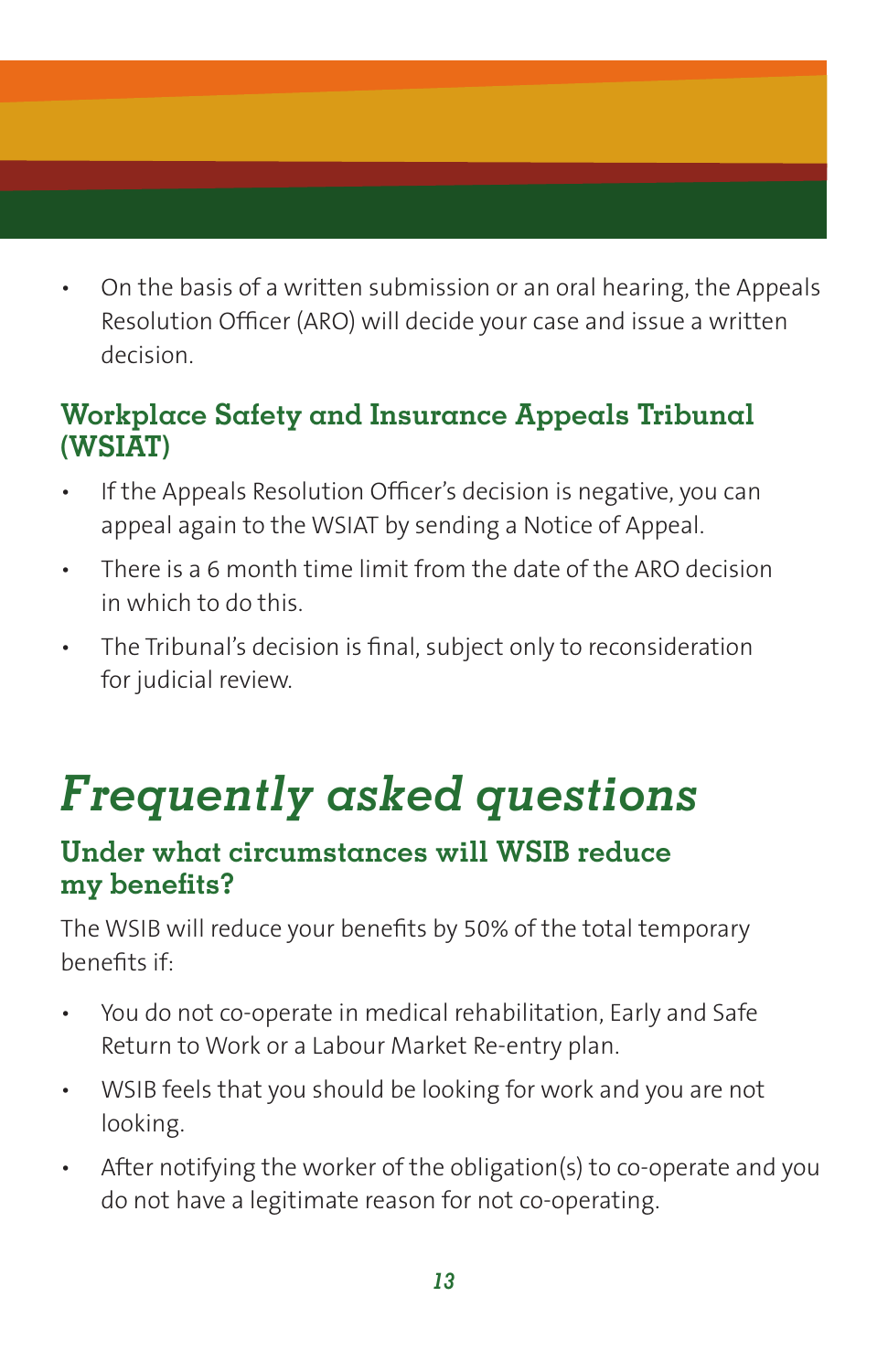#### **What happens if I refuse modified work?**

Refusal may mean loss of WSIB benefits.

#### **What medical information do I need to provide to the employer and the board?**

Only medical information relating to the injury or disease is required.

#### **What do I do if I cannot return to my pre-injury job, but am capable of doing some other kind of work?**

- Employers have a duty to accommodate and your union rep can help you to navigate / negotiate this.
- Employment is considered suitable if you have or are able to acquire the skills necessary to perform the work and it does not pose a health and safety risk to you and your co-workers.

#### **Am I able to utilize my sick time while waiting for WSIB approval?**

- Employees who are absent from the work place because of a work place injury / disease are entitled to their sick time as per their Collective Agreement.
- A worker may access their sick time as per their Collective Agreement.

#### **What medical costs are covered?**

• This can vary from case to case. **Contact the WSIB to get information on what they will cover for your specific claim**.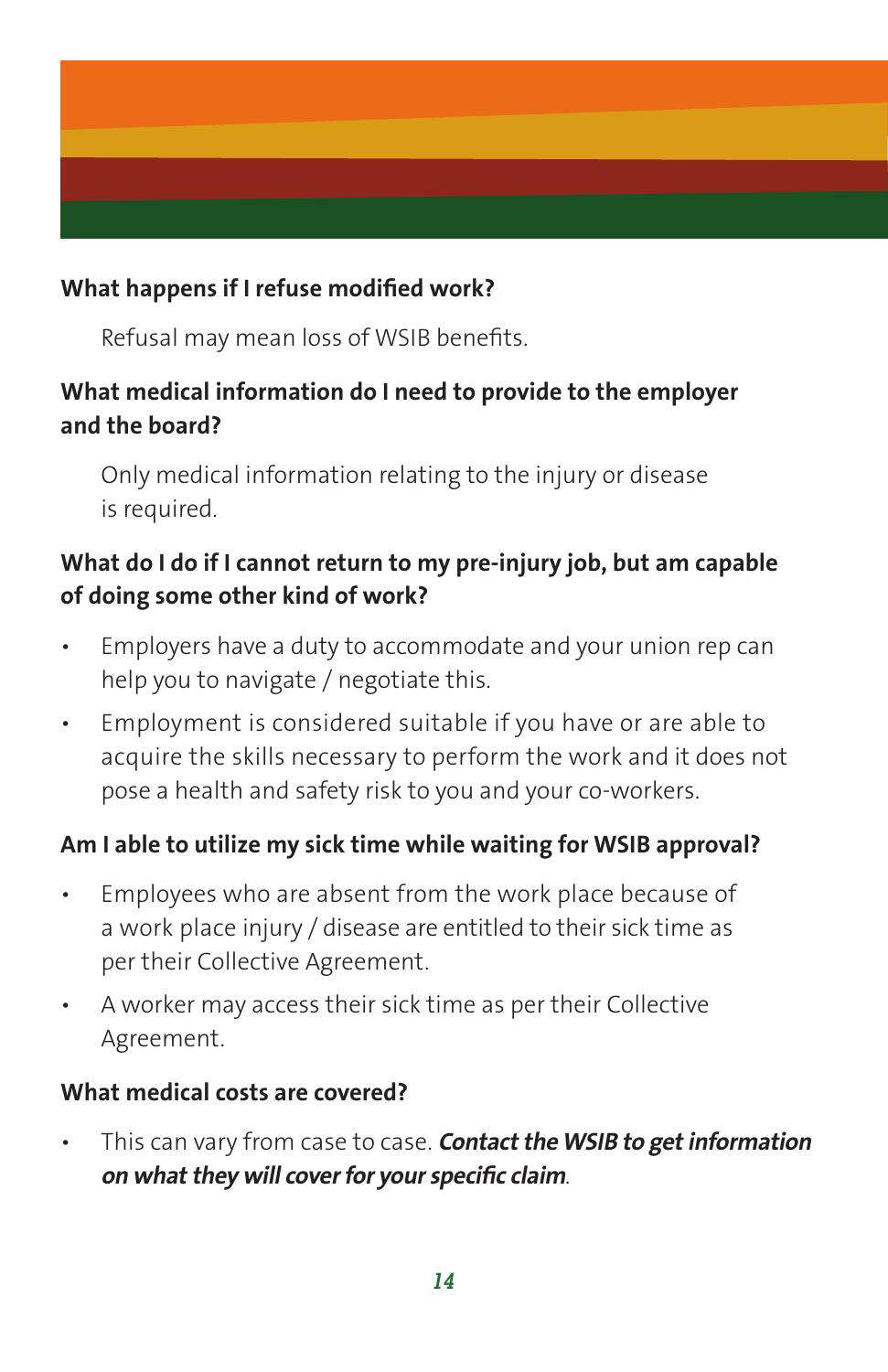- They may cover:
	- Medical aids needed because of the work place injury. E.g. Broken eyeglasses.
	- Travel to and from medical treatment.

#### **What is a MATERIAL CHANGE IN CIRCUMSTANCES?**

This is any change that effects whether WSIB has to pay you benefits, how much WSIB pays you, or whether WSIB has to give you services.

Examples are:

- Changes in your medical status.
- Changes in earnings or income.
- Changes in your work status.
- Changes in your availability for:
	- Early and Safe Return to Work activities
	- Health care
	- Labor market re-entry program.

#### **WHAT IF I am experiencing pain or discomfort and / or am unable to complete my shift WHILE ON MODIFIED WORK?**

- If rest periods are needed, (e.g. to ice affected area) get permission from your supervisor.
- Rest periods may need to be incorporated in your Return to Work plan.
- If you need to leave, your employer may request to have a medical form completed by your Heath Care Professional, paid by the employer.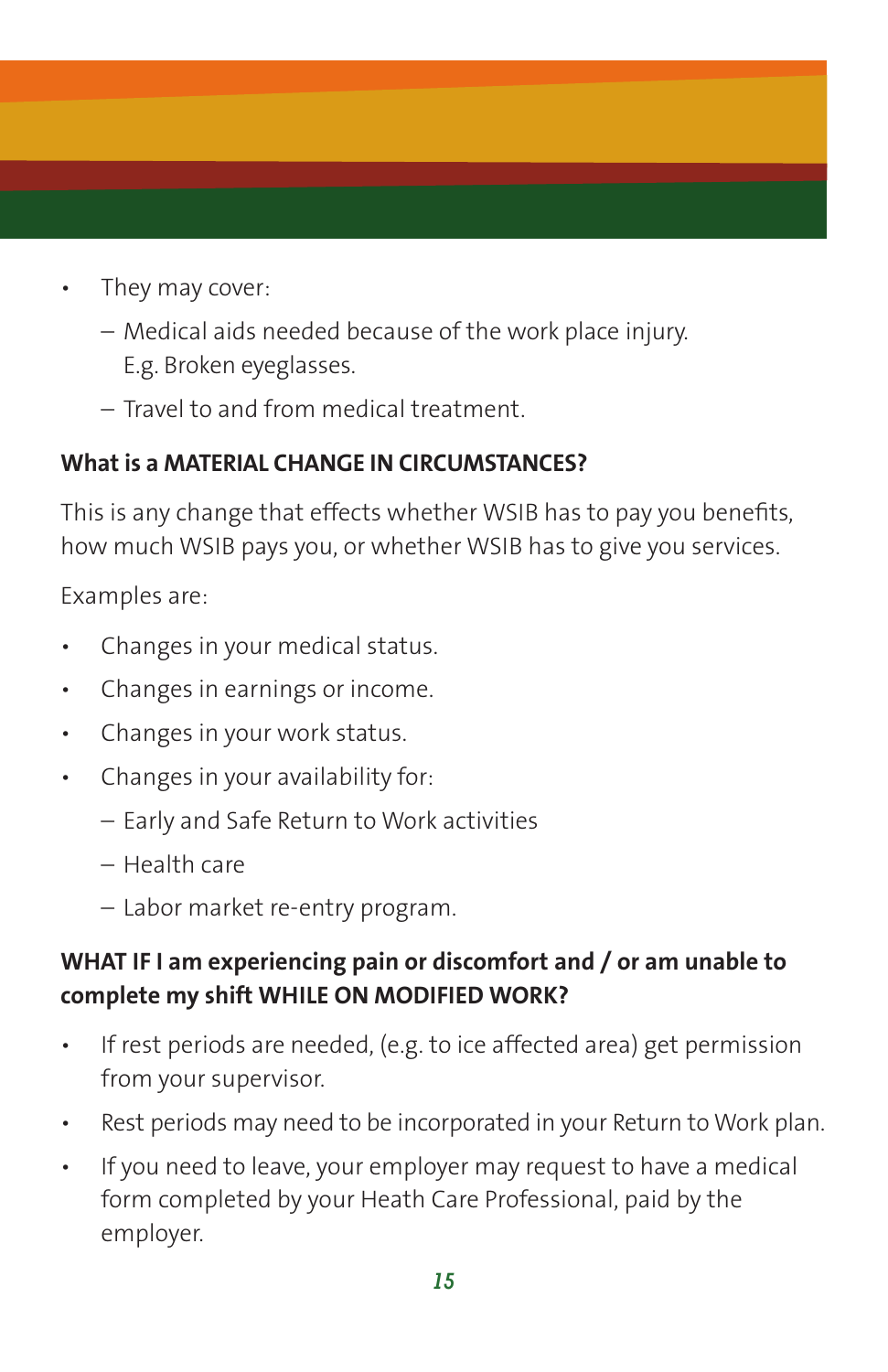

#### **What is the difference between a short term earnings and a long term earnings basis?**

#### **Short Term Earnings Basis**

This is the amount that you were being paid at the time of your injury. It is used to calculate your benefit rate for the first 12 weeks that you receive benefits.

#### **Long Term Earning Basis**

- This used to calculate your benefits from the  $13<sup>th</sup>$  week of your claim onward.
- If you were working at a regular, permanent job at the time of your injury, your short term earnings basis would be the same as your long term earnings basis.
- If you were working at a seasonal or temporary job when you were injured, the long term earning basis will be the average of your weekly earnings over the two years before your injury.

#### **What if you have more than one employer when you are injured?**

- Short Term Earning Basis will include earnings from each of your employers at the time of your injury.
- Long Term Earning Basis will include earnings from all employers over the two years before your injury.

#### **If further assistance is needed, call your Union Office.**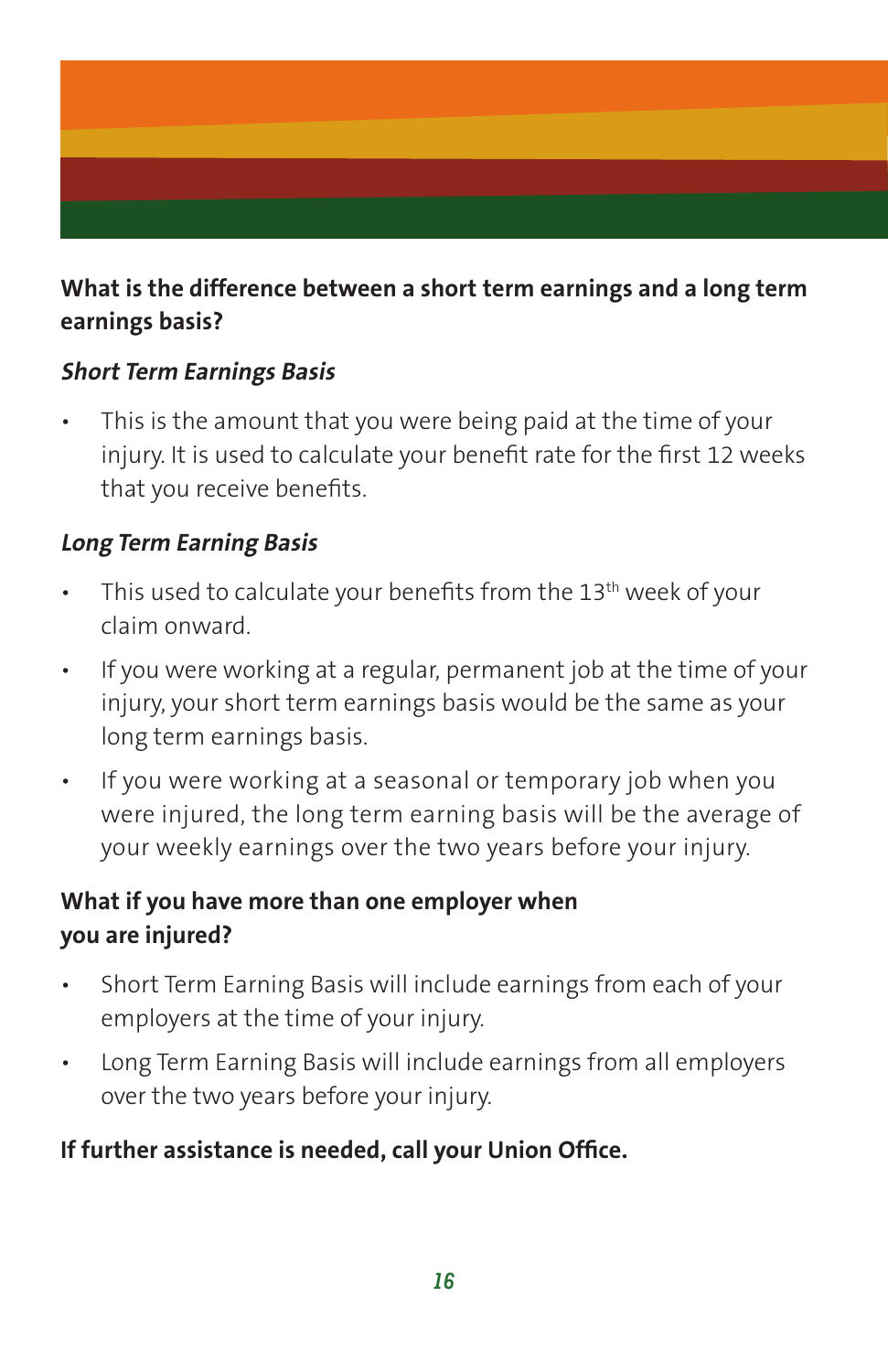### *Glossary of Terms and Acronyms used in WSIB Files*

| Appellant                             | The party, worker or employer,<br>who is appealing a WSIB decision.                                                      |
|---------------------------------------|--------------------------------------------------------------------------------------------------------------------------|
| Eligibility Adjudicator (EA)          | Decides a claim                                                                                                          |
| Ergonomics                            | Matching the job to the worker.                                                                                          |
|                                       | Used for return to work<br>accommodations and accident<br>prevention.                                                    |
| Functional Abilities (FA)             | Physical capabilities and<br>limitations / restrictions of<br>a worker completed by a Health<br>Care Professional.       |
| Functional Abilities Evaluation (FAE) | An assessment that is used to<br>qualify a disabled employee's<br>physical abilities.                                    |
| Physical Demands Analysis (PDA)       | Detailed assessment of a specific<br>job. It's a valuable document to<br>have when a specific FAE is being<br>performed. |
| AE                                    | Accident Employer                                                                                                        |
| <b>ARO</b>                            | Appeals Resolution Officer                                                                                               |
| <b>CM</b>                             | Case Manager                                                                                                             |
| Dx                                    | Diagnosis                                                                                                                |
| EA                                    | Eligibility Adjudicator                                                                                                  |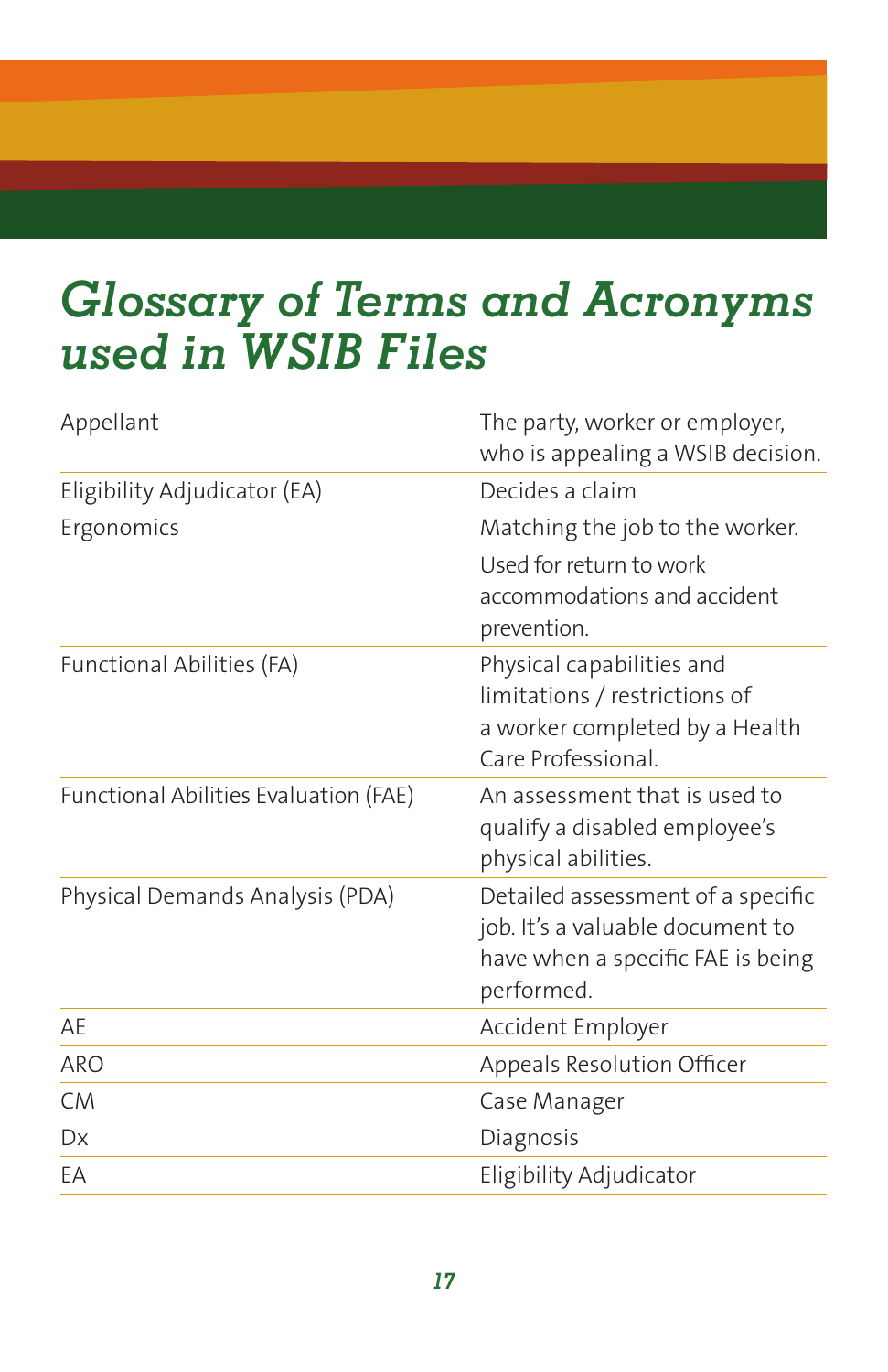

| <b>ESRTW</b> | Early and Safe Return to Work                   |
|--------------|-------------------------------------------------|
| FAE          | <b>Functional Abilities Evaluation</b>          |
| FAF          | <b>Functional Abilities Form</b>                |
| IW           | Injured Worker                                  |
| <b>LDW</b>   | Last Day Worked                                 |
| LMR          | Labour Market Re-entry                          |
| LOE          | Loss of Earnings                                |
| <b>MMR</b>   | Maximum Medical Recovery                        |
| <b>MSI</b>   | Musculoskeletal Injury                          |
| <b>MVA</b>   | Motor Vehicle Accident                          |
| OHCOW        | Occupational Health Clinics for Ontario Workers |
| <b>OWA</b>   | Office of the Worker Advisor                    |
| PI           | Permanent Impairment                            |
| <b>RSI</b>   | Repetitive Strain Injury                        |
| <b>RTW</b>   | Return to Work                                  |
| Rx           | Prescription                                    |
| <b>TTW</b>   | Temporary Transitional Work                     |
| Tx           | Treatment                                       |
| <b>TM</b>    | Treatment Memo = Medical Form                   |
| <b>WSIAT</b> | Workplace Safety and Insurance Appeals Tribunal |
| WT           | <b>Work Transition</b>                          |
| <b>WTS</b>   | Work Transition Specialist                      |
| JD           | Job Description                                 |
| <b>OEA</b>   | Office of the Employer Advisor                  |
| <b>PDA</b>   | Physical Demands Analysis                       |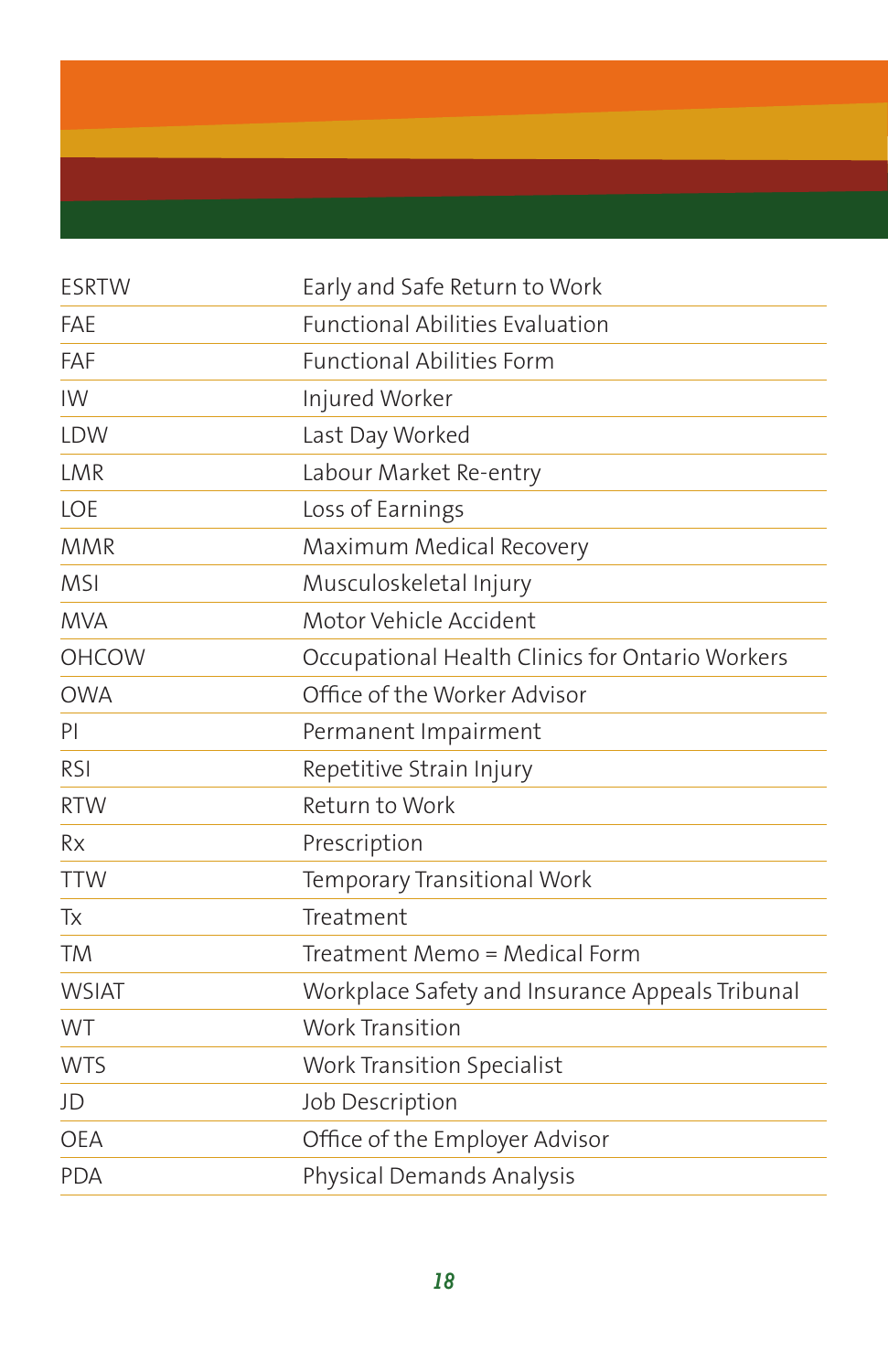